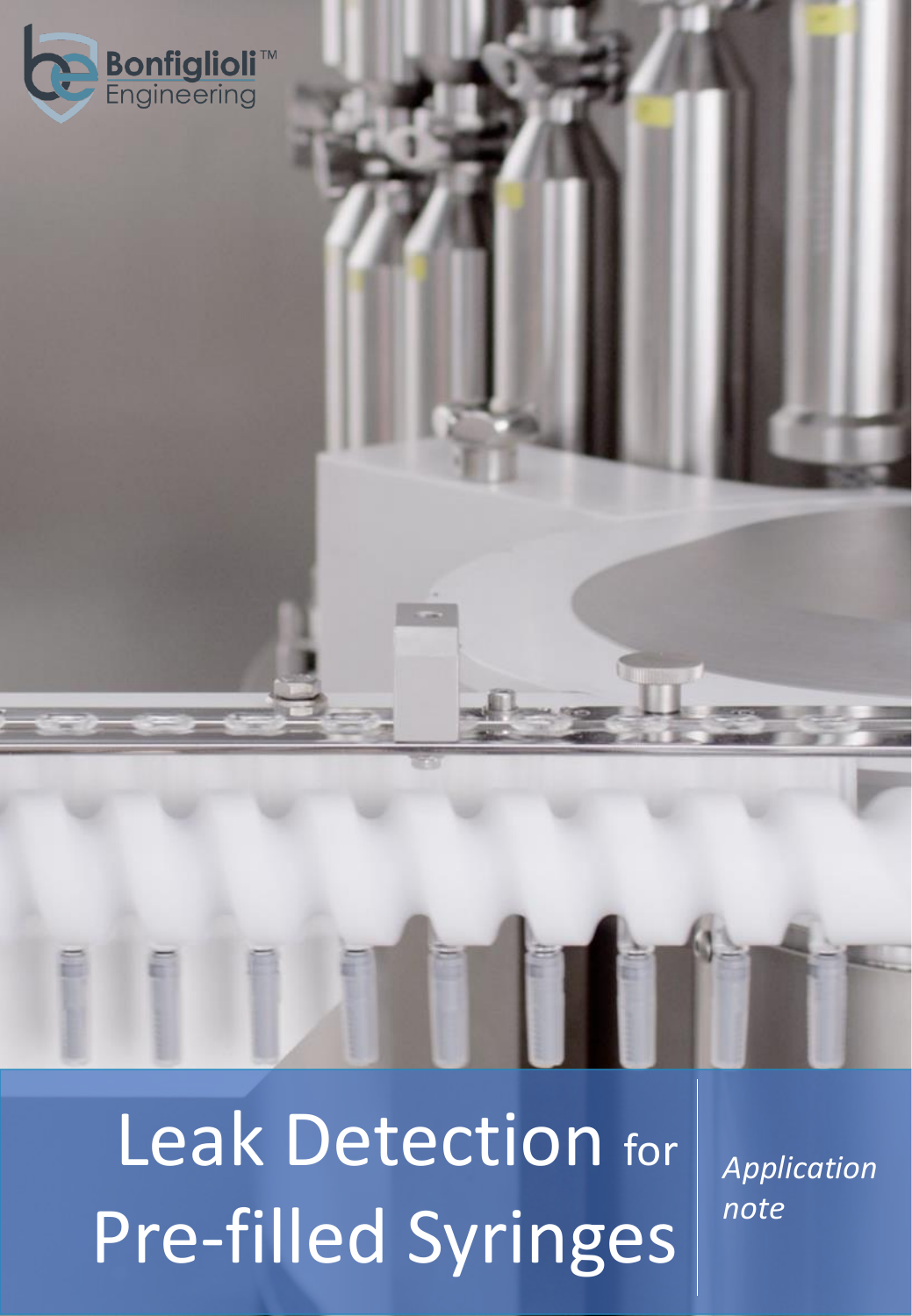

Vacuum Decay method for leak detection of Pre-filled syringes has proven to be an effective method of testing. In this application note, we demonstrate the benefits and its application to better understand how the technology works.

The Vacuum Decay testing method is based on **ASTM F2338-09\*** for leak testing containers which is a recognized consensus standard by the FDA and is included in the list of Deterministic Leak Test Technologies of **USP General Chapter <1207>.**

## **Tested products:**

- Carpules,
- **Injection Devices,**
- Pre-filled Syringes.





### **BENEFITS**

Testing to prove containers integrity for proper sealing and absence of any product leak after packaging ensures pharmaceutical companies' compliance with regulatory recommendations in the use of a deterministic test method for sterility and stability.

Employing a non-destructive method allows for repeating tests also at different times, in order to validate the packaging assembly and components stability; it can also be a good business practice as an in-process control to ensure a robust control of the package container closure integrity (CCIT).

## **APPLICATION FIELDS**

The technology allows end users to ensure efficient and productive manufacturing and packaging while also meeting safety requirements, authorities' regulations, and market quality standards.

The possibility to integrate the technology into different types of machines allows for its application to the various stages of the package lifecycle. This kind of flexibility helps the client to apply it to small scale testing as well as to 100% in-line testing.

# **TESTING TECHNOLOGY**

The Leak Test takes place in an airtight Testing Chamber in which a pressure differential is applied (Patent No. 1225063 of 13-9-1988). The test objective is to detect container leakages by measuring the reached pressure level as well as the pressure change over the test period. The test will result in a Pass, Fail Gross, or Fail differential pressure (ΔP) outcome, and will be displayed on the Human Machine Interface (HMI) screen. The high reliability and

reproducibility of the method allows determining in a few seconds the integrity of the tested container.

## **AIM OF TECHNOLOGY**

Bonfiglioli Engineering lab appliances and automatic machines have been successful in testing for critical defects in individual containers. The technology has been used and implemented for several applications with different types of Pre-filled Syringes, Carpules and Injection Devices, speed, and leak requirements. We offer excellent test capabilities for those looking for machines ranging from small manual units to 100% in-line solutions. Bonfiglioli Engineering test appliances have a long record as a proven non-destructive test method with a fast ROI compared to traditional destructive test methods such as blue dye and microbial ingress testing. Bonfiglioli Engineering solutions take advantage of electronic and pneumatic components state of the art which are a common factor between the entire range of testers for Lab, off-line and in-line applications. This allows end users to utilize the same test method from the early stages in the lab, through clinical trials and into full scale manufacturing with 100% inspection.

*\* "Standard Test Method for Nondestructive Detection of Leaks in Packages by Vacuum Decay Method".*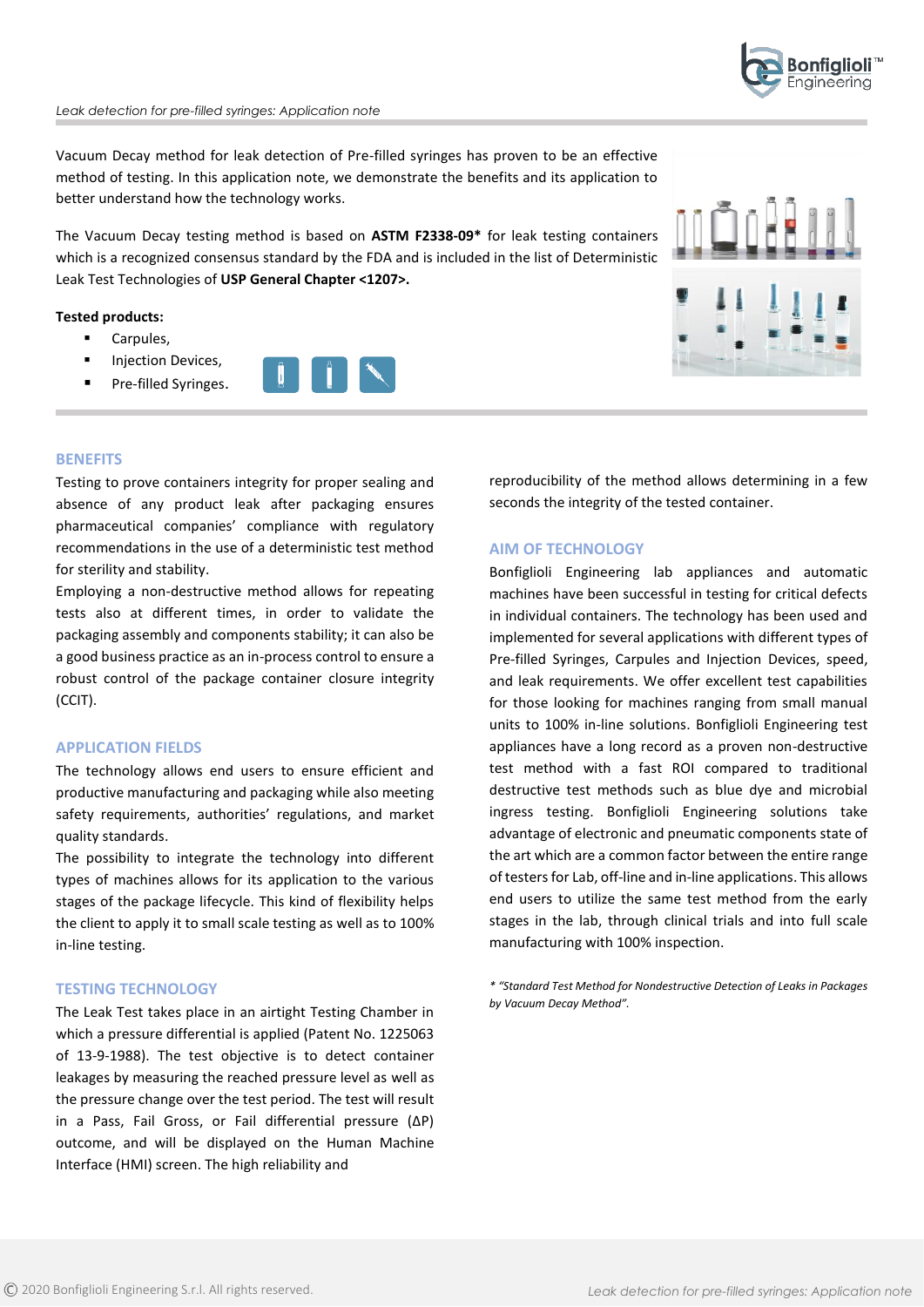

# **GMP COMPLIANCE**

Bonfiglioli Engineering machines have a SCADA system for full data collection and control capability. The computerized system contains the required technical elements to be compliant with EU Annex 11 and 21 CFR part 11 to meet the latest updates on regulatory requirements in terms of data integrity.

The equipment qualification and validation comply with requirements stated in EU Annex 15. The equipment manufacturing process and materials are compliant with applicable GMP requirements.

### **LEAK TESTING TECHNOLOGY COMBINATION**

Bonfiglioli Engineering leak testing technology can also be integrated and combined with Automatic Visual Inspection and Headspace Gas Analysis to support end user in required testing processes



stopper device to prevent any significant plunger movement and ensure product sterility.

# **HOW TO TEST**

The operating principle is based on the insertion of the container into a dedicated testing chamber, then applying a vacuum to the outside of the container, generating a differential pressure between the inside and the outside. Once an equilibrium pressure is established in the testing chamber, a sensor monitors any change in the pressure within the chamber to determine if:

- Gas from the tested pack is leaking.
- Leaking liquid is evaporating into the testing chamber.

### One of **3 distinct outcomes** will occur:

1) **Pass**: Containers with good assembly and no pinhole leaks will achieve the predetermined vacuum equilibrium for a set amount of time. The testing chamber will maintain the internal pressure level, or, at most, there will be a negligible change which will not interfere with the results if it doesn't exceed the designated threshold during the testing period. This is the expected result for Pre-filled Syringes with no assembly or pinhole leaks.

2) **Fail Gross** (absolute): A Pre-filled Syringe with a large hole (gross leak) will fail to achieve the equilibrium pressure during the established test time. Although the test is

completed, the evaluation of the test phase is no longer used as the criteria for passing. This is the typical failure for large cracks.

3) **Fail ΔP**: A Pre-filled Syringe with a small leak achieves the predetermined equilibrium for the test time but then fails the ΔP outcome during the test period. The graph below shows the three possible results as they would appear on the Human Machine Interface (HMI). The test in blue failed to meet the equilibrium pressure. The red and green tests both met the equilibrium pressure during the established time (1st reading) but the red test exceeded the maximum ΔP outcome before the test was completed (2nd reading).